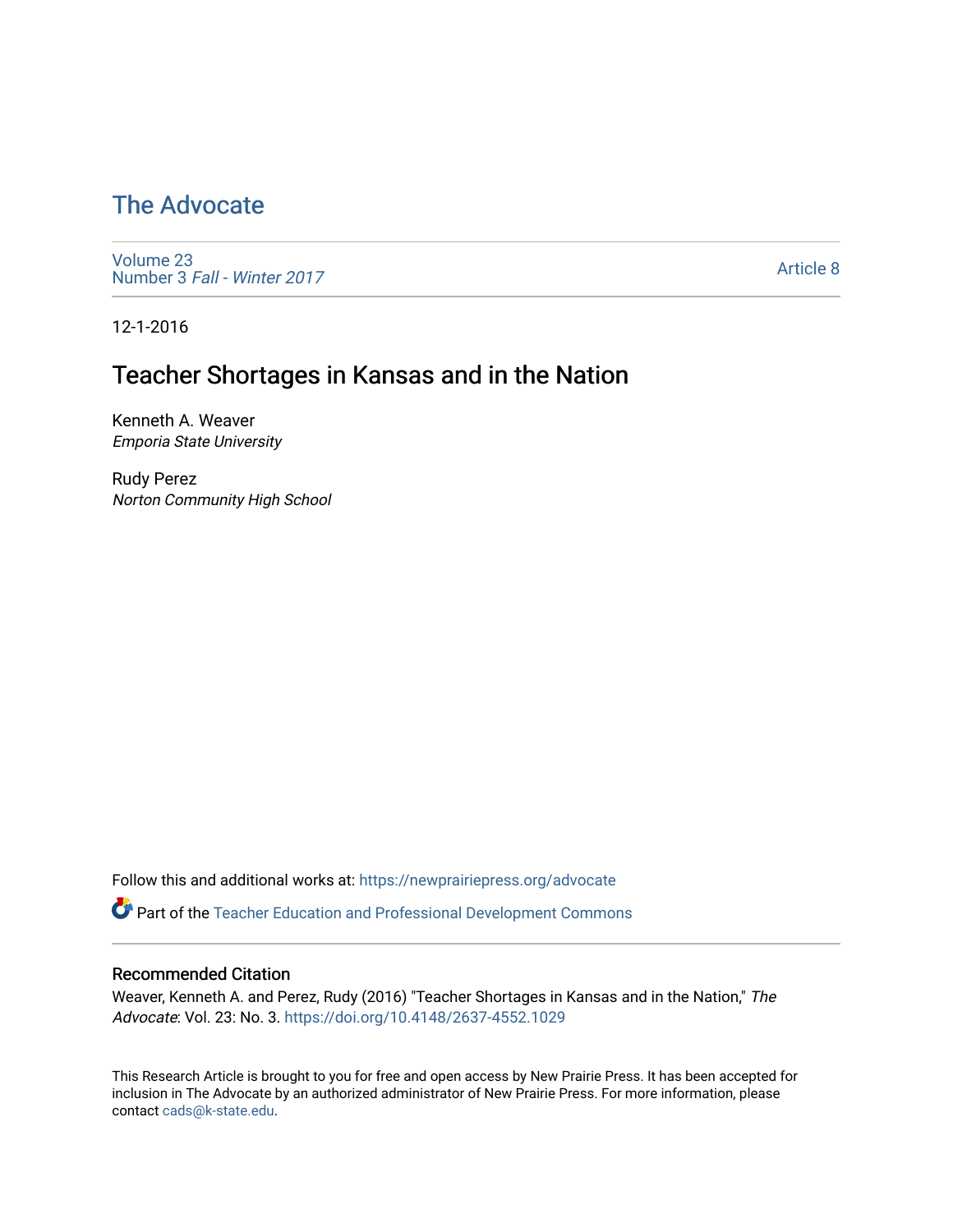# Teacher Shortages in Kansas and in the Nation

#### Abstract

In March, 2016, Kansas Commissioner of Education Randy Watson created the Blue Ribbon Task Force on Teacher Vacancies and Supply. The authors of this article were task force co-chairs. This article reports the key finds of the task force and then reports current research findings about teacher shortage from across the nation. We then list recommendations for teacher educators to improve the supply of teachers and retention of career teachers. The conclusion crystallizes the four challenges Kansas has to increase the number of teachers in the state.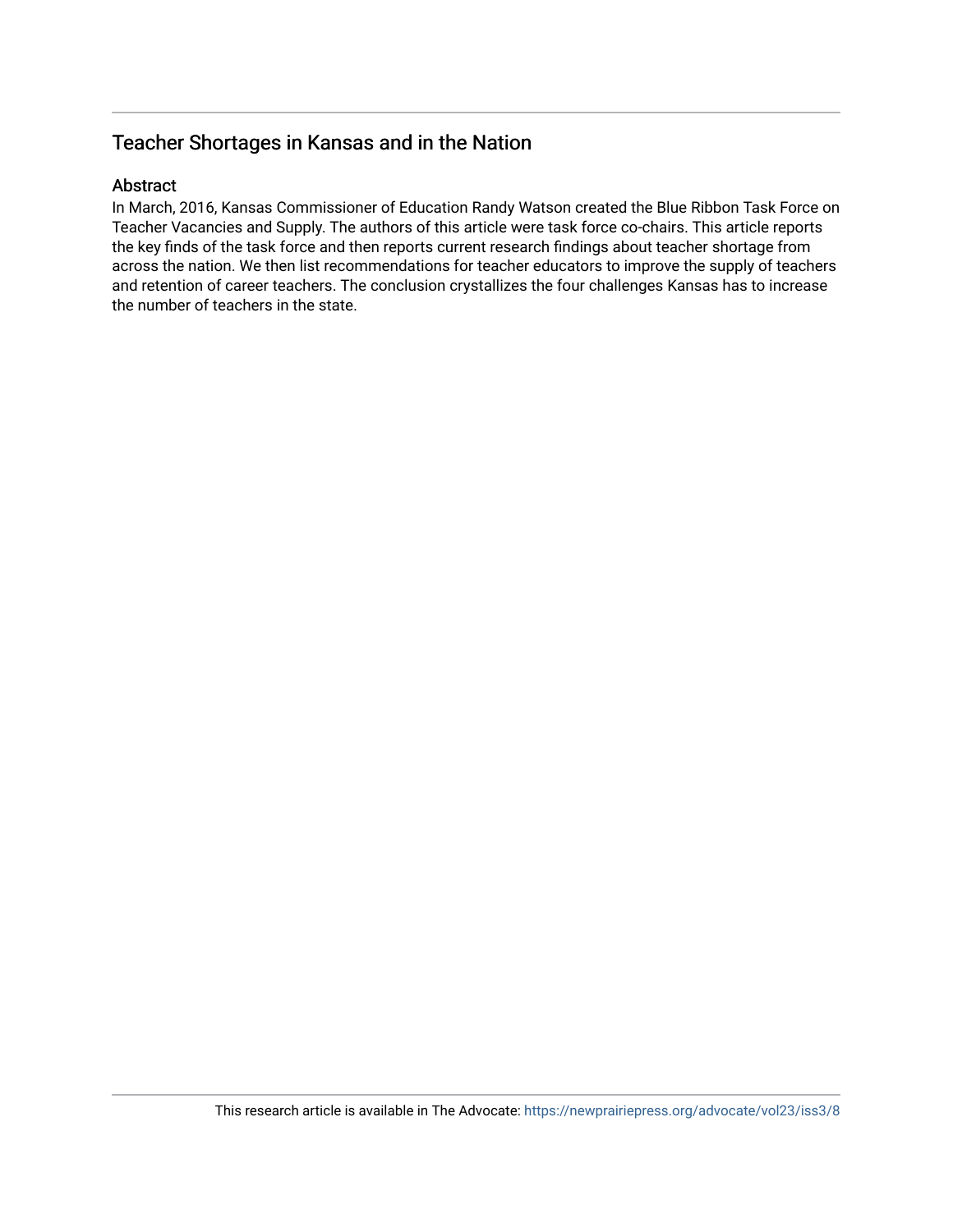### **Teacher Shortages in Kansas and in the Nation**

**Kenneth A. Weaver Emporia State University** 

**Rudy Perez Principal Norton Community High School** 

#### **Abstract**

In March, 2016, Kansas Commissioner of Education Randy Watson created the Blue Ribbon Task Force on Teacher Vacancies and Supply. The authors of this article were task force co-chairs. This article reports the key finds of the task force and then reports current research findings about teacher shortage from across the nation. We then list recommendations for teacher educators to improve the supply of teachers and retention of career teachers. The conclusion crystallizes the four challenges Kansas has to increase the number of teachers in the state.

# Teacher Shortages in Kansas and the Nation In Kansas

In March 2016, the Kansas Commissioner of Education created the Blue Ribbon Task Force on Teacher Vacancies and Supply. Twenty-eight educators from around the state met four times and presented its final report to the Kansas State Board of Education at its July meeting (Kansas Commissioner of Education's Blue Ribbon Task Force on Teacher Vacancies and Supply, 2016).

Although there were 277 vacancies for the 2015-2016 school year, 99.28% of all teacher positions were filled. Of 286 school districts in Kansas, 220 reported no vacancies. The vacancies clustered in three geographic areas: 109 in the Southwest region of the state, 61 in Wichita, and 28 in Kansas City, Kansas.

Three other findings illuminate the state's teacher shortages. Education preparation programs receiving federal funding annually submit Title II reports with the counts of students enrolled in teacher preparation programs and the number of program completers. Based on Title II reports (see [https://title2.ed.gov/Public/Home.aspx\)](https://title2.ed.gov/Public/Home.aspx), program completers from the 25 teacher preparation programs in Kansas have declined from 2271 in 2011 to 1901 in 2014 (see Figure 1). The number of teacher education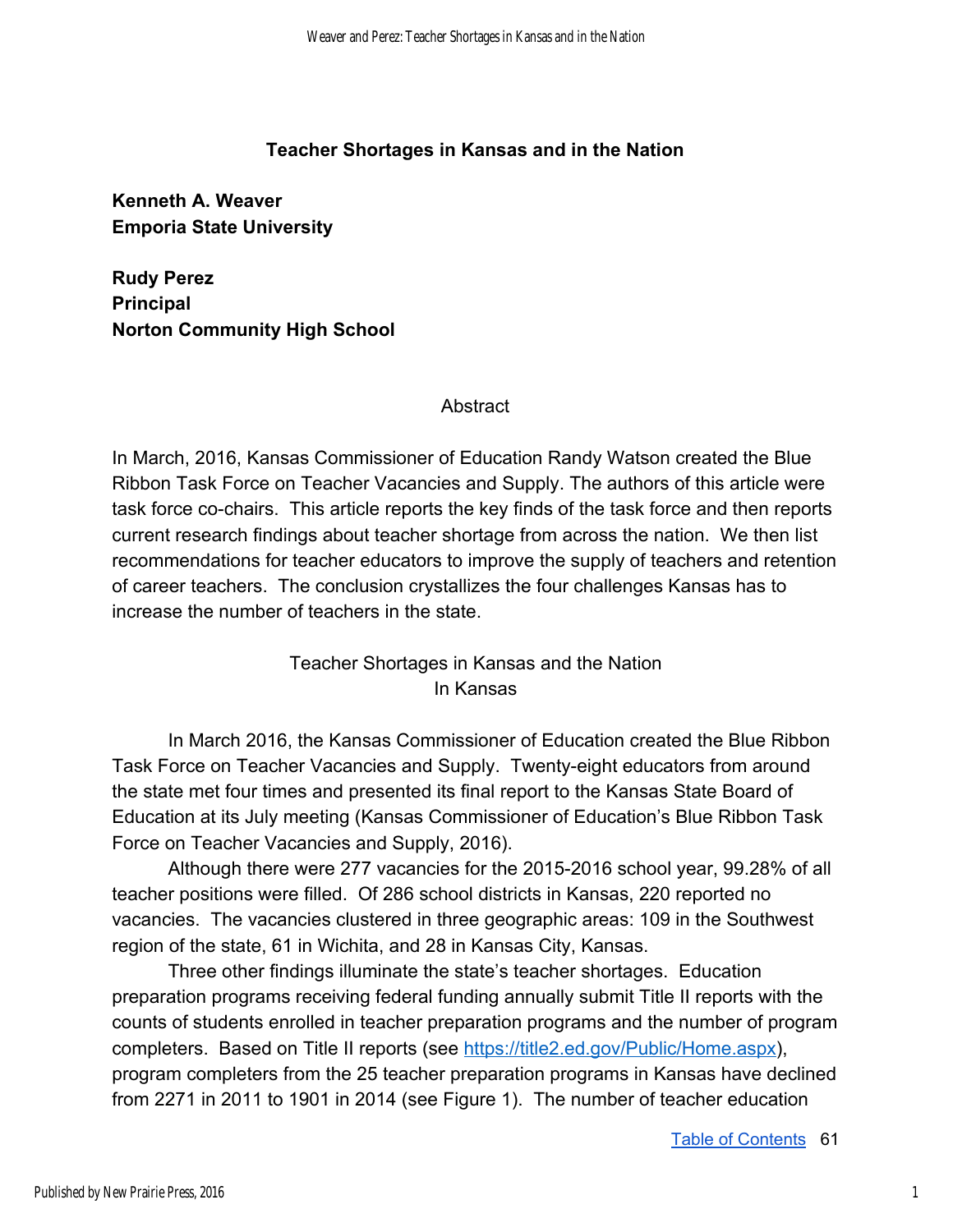majors has decreased from 7752 in 2011 to 5379 in 2014, a loss of 2372 majors. Recruiting middle and high school students into teaching and then recruiting and retaining them in teacher preparation programs are high priorities.

Second, the state is experiencing a "greening" of the teaching profession (see Figure 2). Across all regions of the state, 20% of Kansas teachers have less than 5 years of experience, and 40% have less than 10 years of experience. Third, only 6 of 1095 graduating high school seniors in 2015 who selected a post secondary major in science indicated becoming a teacher (ACT, 2016c), exacerbating the current state shortage in STEM teachers.

### Across the Nation

In 1996, the National Committee on Teaching and America's Future issued its landmark report What Matters Most: Teaching for America's Future. The report's top conclusion was that "the single most important strategy for achieving America's educational goals: A blueprint for recruiting, preparing, and supporting excellent teachers in all of America's schools" (p. 10).

Twenty years later, the single most important strategy for achieving America's educational goals is not met. To the contrary, "shortages have been growing across the country, reaching crisis proportions in some teaching fields—such as mathematics, science, and special education—and in locations where wages and working conditions are least attractive" (Podolsky, Kini, Bishop, & Darling-Hammond, 2016, p. 1).

"Interest among ACT-tested graduates in becoming educators continues to decline at an alarming rate" (ACT, 2016a, p. 3). ACT (2016a) also reported that a) students interested in education have lower-than-average achievement levels, b) male interest in becoming a teacher is especially low, and c) there is a lack of diversity. Furthermore, despite a larger number of ACT-tested students in 2015, which translates into a larger number of STEM-interested students, just 606 (or 1%) graduating high school students selected a post secondary major in science education.

Although Hussar and Bailey (2014) project that the number of new teacher hires in the United States will increase 6% between 2016 and 2022, Sutcher, Darling-Hammond, and Carver-Thomas (2016) project that the national demand for teachers will substantially exceed supply over the next 10 years if current market trends persist. "By 2020, 300,000 new teachers will be needed each year, and by 2025, that number will increase to 316,000. Annual teacher shortages could increase to as many as 112,000 teachers by 2018" (Sutcher et al., p. 16). National Title II data of teacher education enrollment corroborate Sutcher et al.'s projections (see Figure 3). From 2008-2009 through 2013-2014 (most recent data available), there were 219,265 fewer teacher education majors across the nation.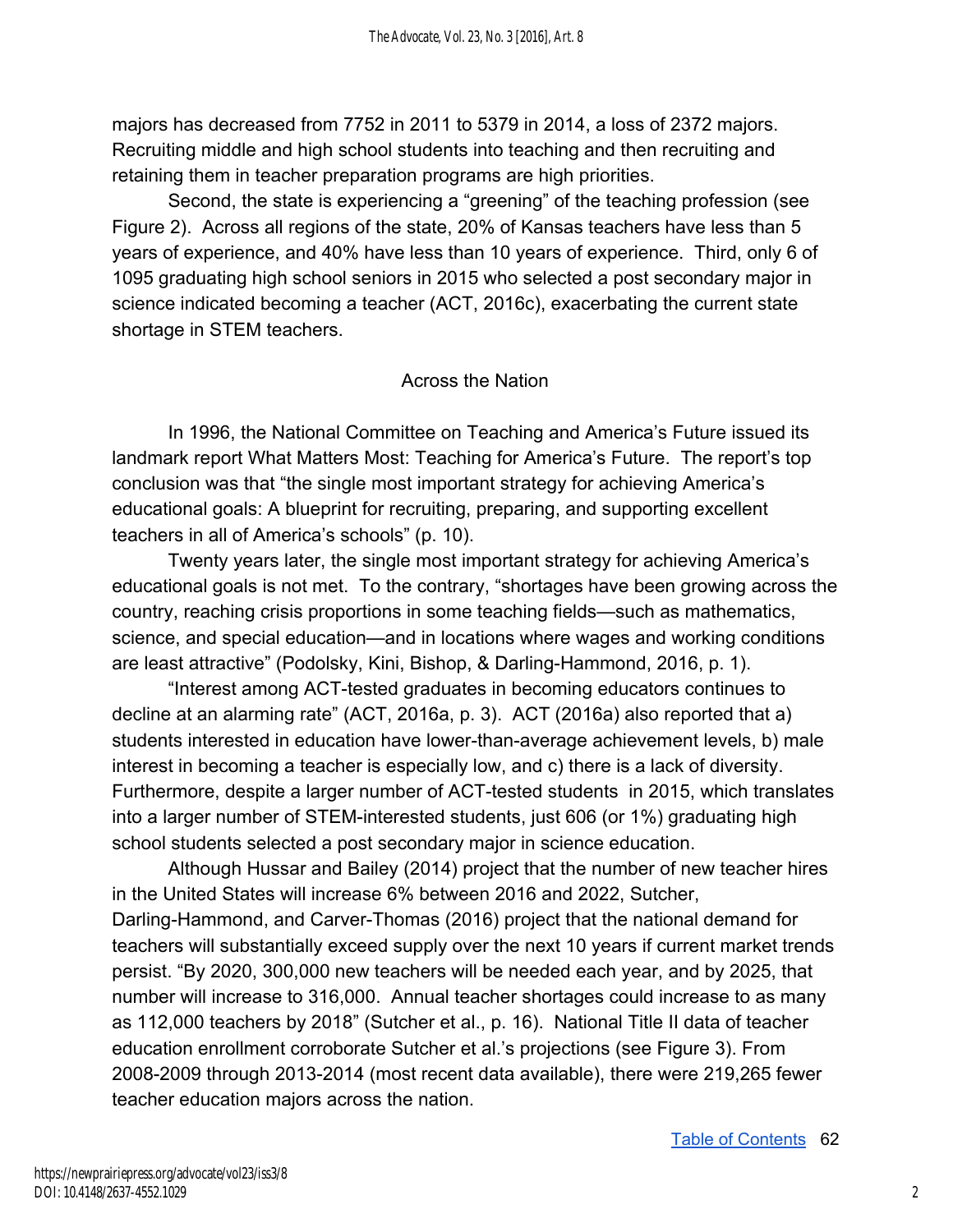In the last two years, Arizona, Arkansas, California, Delaware, Illinois, Indiana, Oklahoma, and South Dakota (see the Appendix for Internet links to these reports) have commissioned state task forces similar to Kansas' to examine and make recommendations to alleviate their respective teacher shortages. The states' findings are consistent with one another and corroborated by recent national studies (e.g., ACT, 2016a; Education Commission of the States, 2016; Podolsky et al. (2016); Sutcher et al., 2016):

• fewer students entering teacher preparation programs

• attrition resulting in a teacher workforce with a preponderance of early career teachers

- low public esteem for the teaching profession and teaching as a career
- persistent vacancies in rural and urban areas
- persistent shortages in certain teaching fields
- increased demand for teachers as districts rebound from cuts during the 2009 recession
- funding challenges preventing increased teacher salaries and the hiring of retired educators
- limited professional development for early career teachers
- uncertain state funding

Advocacy: What Can Kansas Teacher Educators Do?

The Blue Ribbon Task Force on Teacher Vacancies and Supply Final Report presented the Kansas State Board of Education 61 recommendations. The recommendations for teacher educators included:

1. Develop statewide agreements through the Kansas State Department of Education that counts completing the teaching/training pathway and passing the pathway exam for college/university credit.

2. Present to middle, high school, and community college students and teacher education majors the information about Rural Opportunity Zones for Kansas income tax waivers and student loan repayments

([http://www.kansascommerce.com/index.aspx?NID=491#Student\)](http://www.kansascommerce.com/index.aspx?NID=491#Student). The program will pay 20% of outstanding student loans up to a maximum of \$3,000 per year (\$15,000 maximum benefit over five years).

3. Present to middle, high school, and community college students and teacher education majors the information about teacher loan forgiveness for federal student loans (<https://studentaid.ed.gov/sa/repay-loans/forgiveness-cancellation/teacher>).

4. Bring to the attention of all teacher education majors the Kansas Teacher Service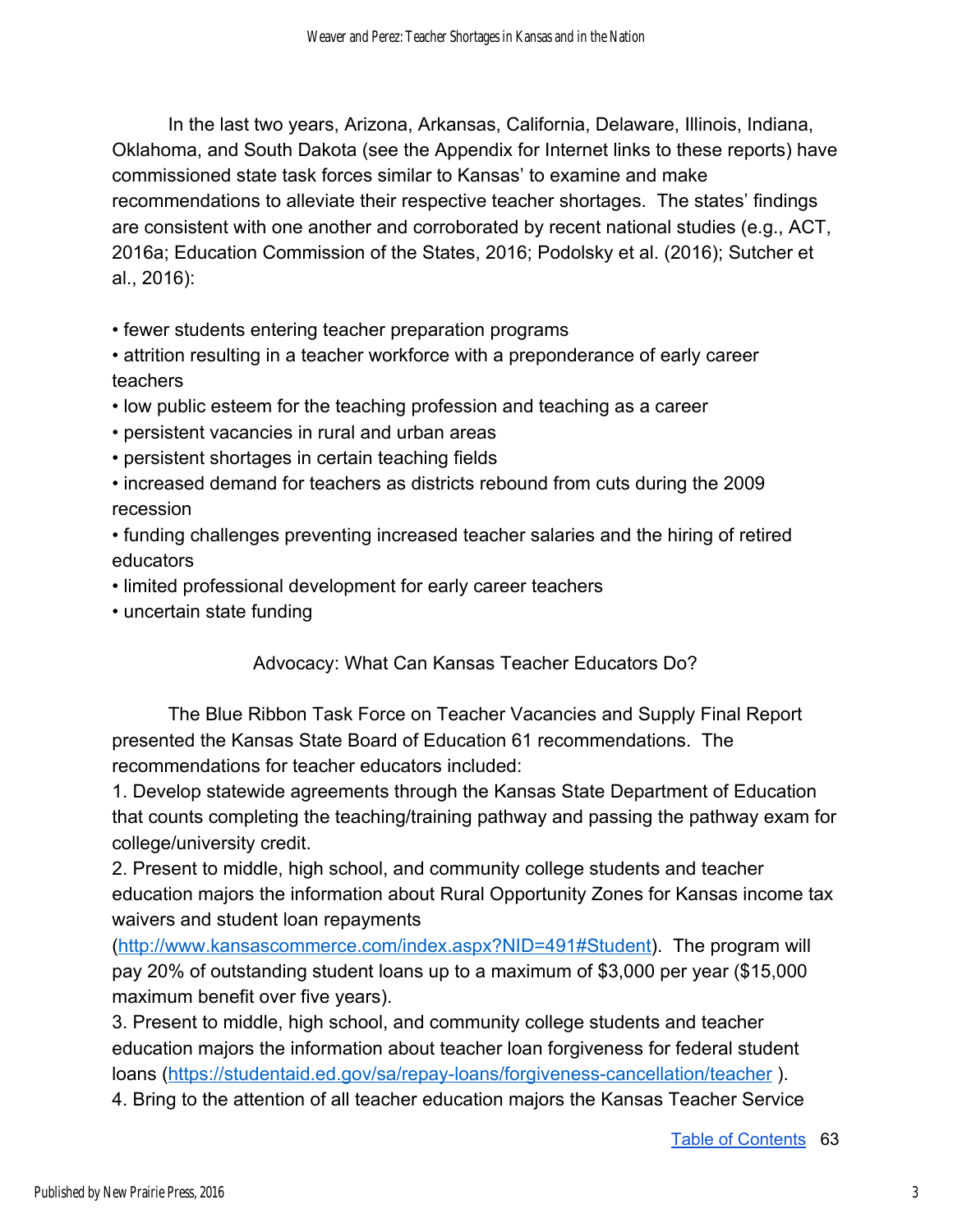# **Scholarship**

([http://www.kansasregents.org/resources/PDF/Students/Student\\_Financial\\_Aid/Teacher](http://www.kansasregents.org/resources/PDF/Students/Student_Financial_Aid/Teacher.pdf) [.pdf](http://www.kansasregents.org/resources/PDF/Students/Student_Financial_Aid/Teacher.pdf)).

5. Self-inventory institutional support for students preparing for Praxis tests both initially and after they do not pass. Forward these supports to the Association of Teacher Educators-Kansas for ATE-K to recommend guidance for institutions to improve support.

6. Advertise on all teacher preparation campuses those programs available to Kansas students interested in teaching careers, including the Kansas tuition reimbursement programs and the federally funded TEACH grants.

7. Offer the bachelor's in special education degree.

8. Create 2+2 partnerships with community colleges to prepare more teachers.

9. Restructure the student teaching model so it takes into account differing experience levels and possible compensation/support for student teachers. Promote programs that reduce the need of districts to hire long-term subs with little to no experience in the teaching area.

10. Examine why the proportion of program completers to total number of candidates is increasing (see Figure 1) and why the number of candidates is declining.

11. Survey first-year teachers and their employers to assess preparedness for teaching. 12. Present to P-12 students, parents, and other community members in their respective communities the importance and value of becoming a Kansas teacher.

Additional recommendations include

Establish a relationship with the local state representative and senator to advocate for teaching as a profession and funding to provide competitive salaries

Monitor the House and Senate Education Committees and testify orally or in writing to bills relevant to teacher professionalism

Lobby representatives and senators to change the Work After Retirement rules for retired teachers and administrators so they can return to the classroom

Lobby representatives to fund a stipend for teachers earning the Teacher Leader endorsement to support professional development of early career teachers in order to retain them in the profession

- Establish a relationship with local board of education members
- Bring students to meet elected leaders

● Work with school leadership colleagues to ensure that school leaders are prepared to create the optimal school environment for attracting, supporting, and retaining teachers

Support the local high school's efforts to start an Educators Rising chapter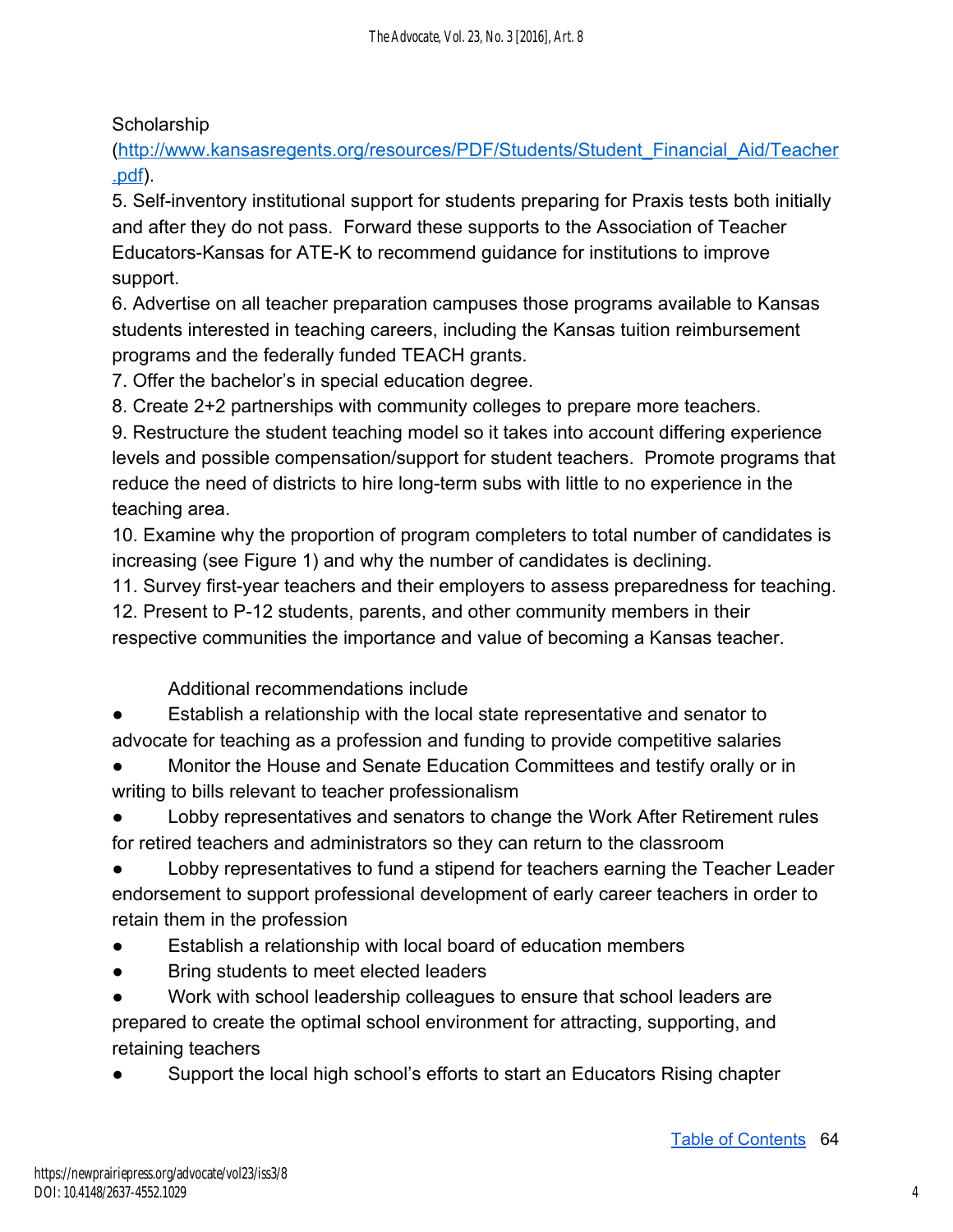#### **Conclusion**

Of the 38,000+ Kansas teaching positions in 2015-2016, only 277 were unfilled; however, those vacancies clustered in Kansas City Kansas, Wichita, and southwest Kansas. While across the state there was not a teacher shortage, the loss of 2,373 teacher education majors in four years and a teaching force dominated by early career teachers reflects supply fragility.

The Blue Ribbon Task Force identified four challenges to teacher supply: 1. Low salaries deter students and others from entering the profession, especially in teaching fields (e.g., STEM) where other career options are better remunerated. 2. Low esteem for the teaching profession deters students and others from entering the profession and retaining them if they do.

3. Current and ongoing instability of education-related funding and policies in the Legislature exacerbates the perception of low esteem for the teaching profession. 4. Work After Retirement rules instituted during the 2016 legislative session are preventing career educators from returning to the classroom after retirement.

As teacher educators, we have a call to action that transcends the essential work of preparing teachers in our colleges and universities. What are we doing professionally and personally and individually and collectively to increase the supply of teachers in Kansas?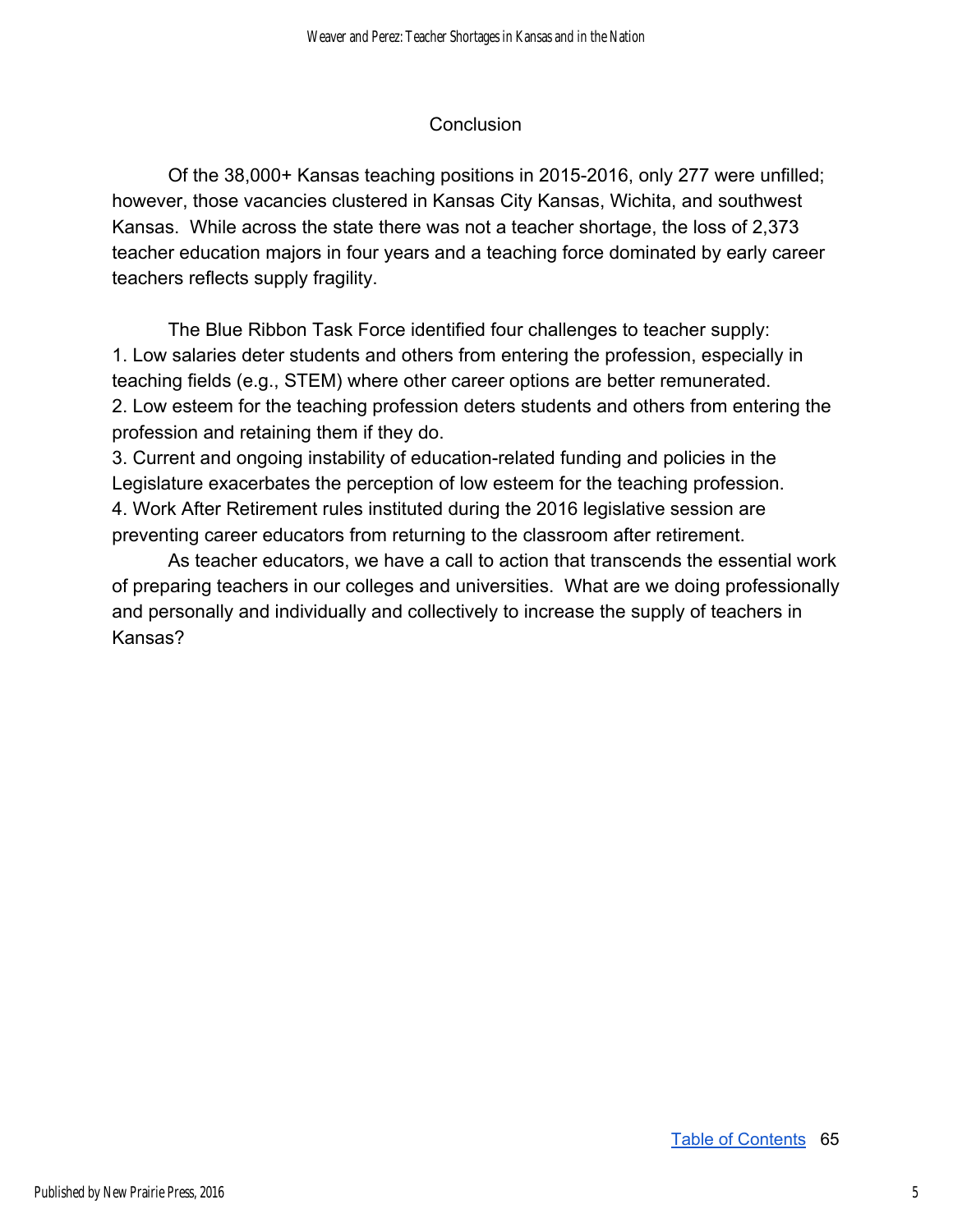### References

- ACT (2016a). The condition of future educators 2015. Retrieved from [http://www.act.org/content/dam/act/unsecured/documents/Future-Educators-2015.](http://www.act.org/content/dam/act/unsecured/documents/Future-Educators-2015.pdf) [pdf](http://www.act.org/content/dam/act/unsecured/documents/Future-Educators-2015.pdf)
- ACT (2016b). The condition of STEM 2015. Retrieved from [http://www.act.org/content/dam/act/unsecured/documents/National-STEM-Report-](http://www.act.org/content/dam/act/unsecured/documents/National-STEM-Report-2015.pdf)[2015.pdf](http://www.act.org/content/dam/act/unsecured/documents/National-STEM-Report-2015.pdf)
- ACT (2016c). The condition of STEM 2016 Kansas. Retrieved from www.act.org/content/dam/act/unsecured/documents/STEM2016\_17\_Kansas.pdf
- Education Commission of the States (2016). Teacher shortages: What we know. Retrieved from

<http://www.ecs.org/ec-content/uploads/Teacher-Shortages-What-We-Know.pdf>

- Hussar, W.J., & Bailey, T.M. (2014). Projections of education statistics to 2022 (NCES 2014-051). U.S. Department of Education, National Center for Education Statistics. Washington, DC: U.S. Government Printing Office. Retrieved from <http://nces.ed.gov/pubs2014/2014051.pdf>
- Kansas Commissioner of Education's Blue Ribbon Task Force on Teacher Vacancies and Supply (2016). Final report. Retrieved from

<http://www.ksde.org/Portals/0/Communications/Publications/BRTF%20Final.pdf>

National Commission on Teaching & America's Future (1996). What matters most: Teaching for America's future. New York: National Commission on Teaching & America's Future. Retrieved from

<http://nctaf.org/wp-content/uploads/WhatMattersMost.pdf>

Podolsky, A., Kini, T., Bishop, J., & Darling-Hammond, L. (2016). Solving the teacher shortage: How to attract and retain excellent educators. Palo Alto, CA: Learning Policy Institute. Retrieved from

<https://learningpolicyinstitute.org/product/solving-teacher-shortage>

Sutcher, L., Darling-Hammond, L., & Carver-Thomas, D. (2016). A coming crisis in teaching? Teacher supply, demand, and shortages in the U.S. Palo Alto, CA: Learning Policy Institute. Retrieved from <https://learningpolicyinstitute.org/product/coming-crisis-teaching>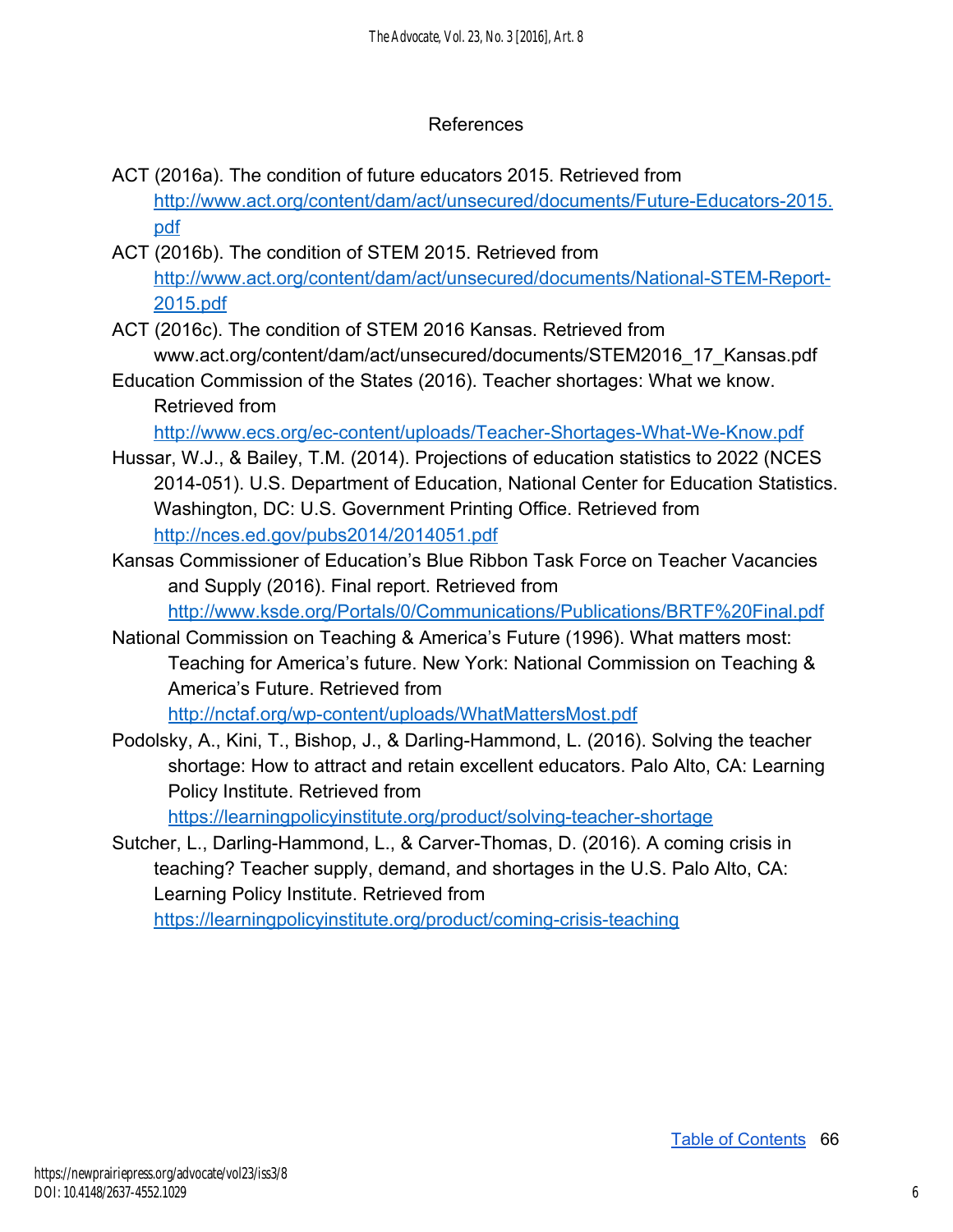# Appendix

# State Reports on Teacher Shortages and Their URLs

Arizona Educator Retention and Recruitment Initial Report (2015), <http://www.azed.gov/wp-content/uploads/2015/02/err-initial-report-final.pdf>

Arizona Educator Retention and Recruitment Second Report (2016), [http://www.azed.gov/public-relations/files/2016/01/az-educator-retention-and-recruitmen](http://www.azed.gov/public-relations/files/2016/01/az-educator-retention-and-recruitment-second-report.pdf) [t-second-report.pdf](http://www.azed.gov/public-relations/files/2016/01/az-educator-retention-and-recruitment-second-report.pdf)

Arkansas Department of Education Academic Shortage Areas for 2016-2017 (2016), [http://www.arkansased.gov/public/userfiles/HR\\_and\\_Educator\\_Effectiveness/HR\\_Educ](http://www.arkansased.gov/public/userfiles/HR_and_Educator_Effectiveness/HR_Educator_Licensure/CSA_PPT_from_Dec_2015_FINAL_with_Notes-11266.pdf) ator\_Licensure/CSA\_PPT\_from\_Dec\_2015\_FINAL\_with\_Notes-11266.pdf

Addressing California's Emerging Teacher Shortage: An Analysis of Sources and Solutions (2016),

[http://www.learningpolicyinstitute.org/sites/default/files/product-files/LPI-Report-Addressi](http://www.learningpolicyinstitute.org/sites/default/files/product-files/LPI-Report-AddressingCA_TeacherShortage.pdf) [ngCA\\_TeacherShortage.pdf](http://www.learningpolicyinstitute.org/sites/default/files/product-files/LPI-Report-AddressingCA_TeacherShortage.pdf) 

[Delaware] Committee to Advance Educator Compensation and Careers: Provisional Recommendations,

[http://caecc.us/wp-content/uploads/2014/10/CAECC-Provisional-Recommendations-Jun](http://caecc.us/wp-content/uploads/2014/10/CAECC-Provisional-Recommendations-June-2015.pdf) [e-2015.pdf](http://caecc.us/wp-content/uploads/2014/10/CAECC-Provisional-Recommendations-June-2015.pdf) 

Illinois Teacher Recruiting and Retention Task Force Report (2015), <http://www.isbe.net/TRRTF/pdf/TRRTF-final-rpt-2015.pdf>

Indiana Blue Ribbon Commission on the Recruitment and Retention of Excellent Educators (2016),

<http://www.doe.in.gov/sites/default/files/news/blueribbon-report-1142016.pdf>

Indiana's Demand & Supply Issues for K-12 Educators (Ball State University, 2015), <http://projects.cberdata.org/reports/TeacherSupply2015-1026.pdf>

Kansas Commissioner of Education's Blue Ribbon Task Force on Teacher Vacancies and Supply Final Report 2016,

<http://www.ksde.org/Portals/0/Communications/Publications/BRTF%20Final.pdf>

Table of Contents 67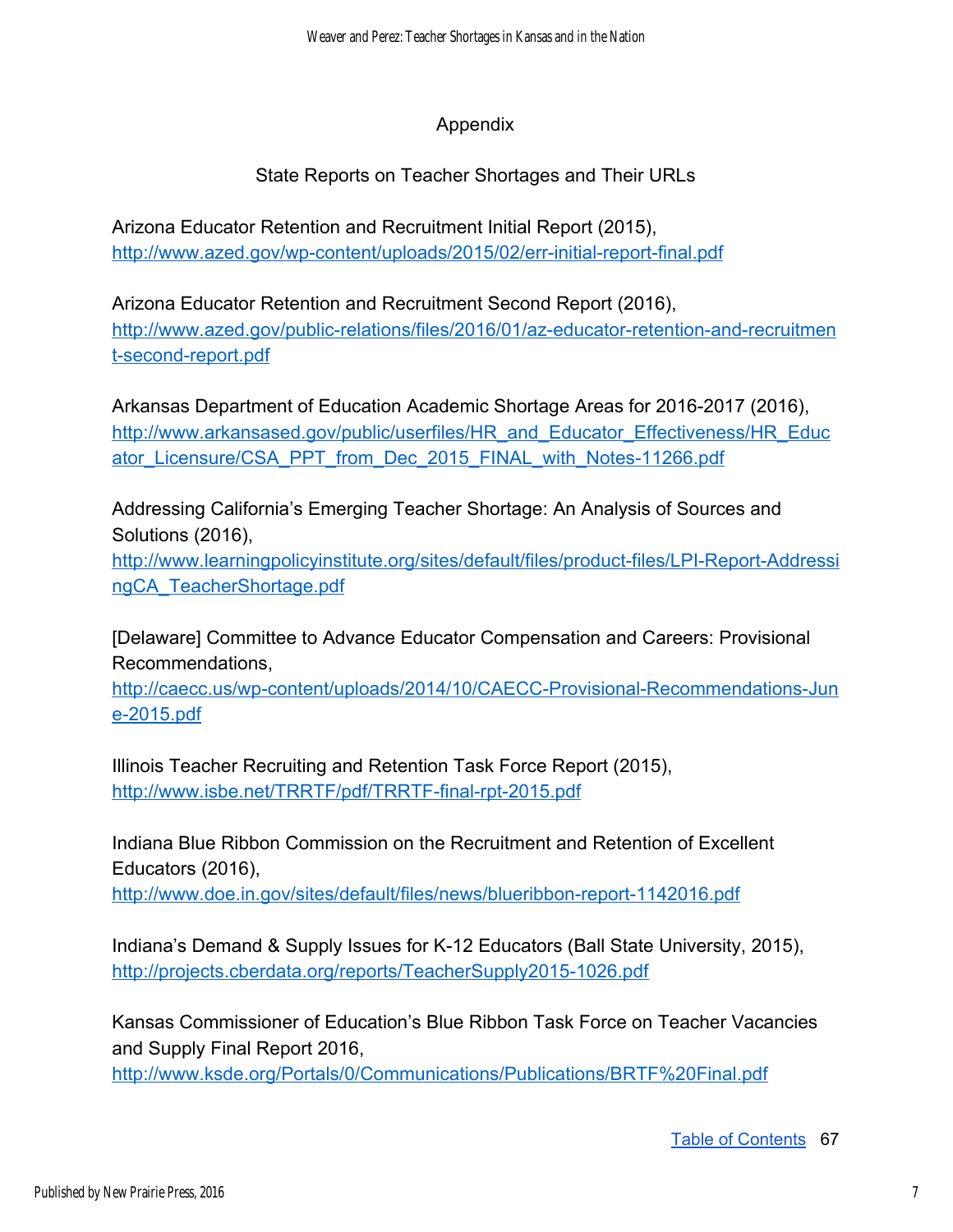Oklahoma Teacher Shortage Task Force Preliminary Report (2015), <http://okpolicy.org/wp-content/uploads/Prelim.-report-Dec.-11-2015.pdf>

Oklahoma Educator Workforce Shortage Task Force Initial Report (2014), [http://sde.ok.gov/sde/sites/ok.gov.sde/files/documents/files/OK\\_Educator\\_Workforce\\_S](http://sde.ok.gov/sde/sites/ok.gov.sde/files/documents/files/OK_Educator_Workforce_Shortage_Task_Force_Initial_Report.pdf)\_ hortage\_Task\_Force\_Initial\_Report.pdf

South Dakota Blue Ribbon Task Force Final Report (2015), <http://blueribbon.sd.gov/Blue%20Ribbon%20Report%20-%20Final.pdf>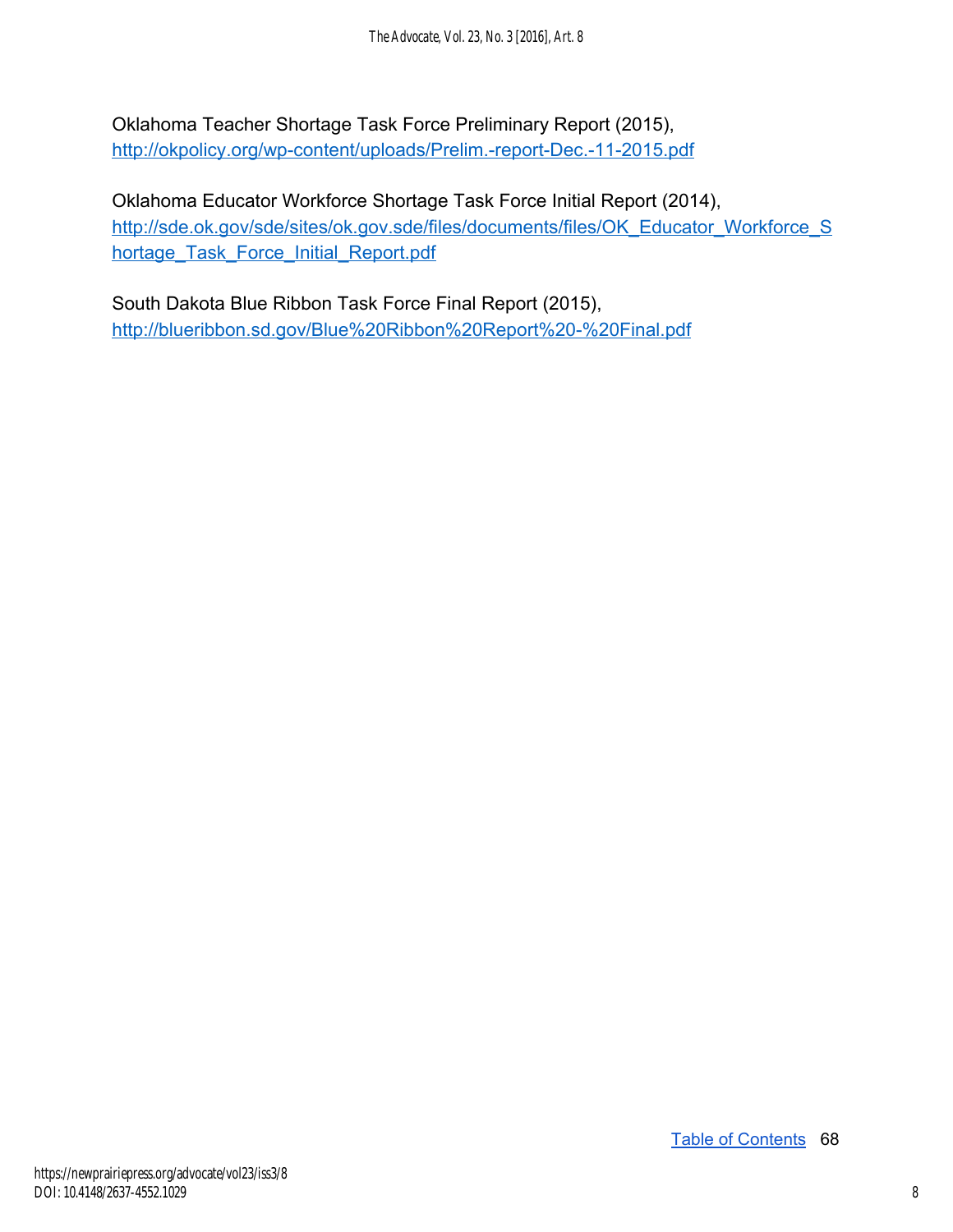

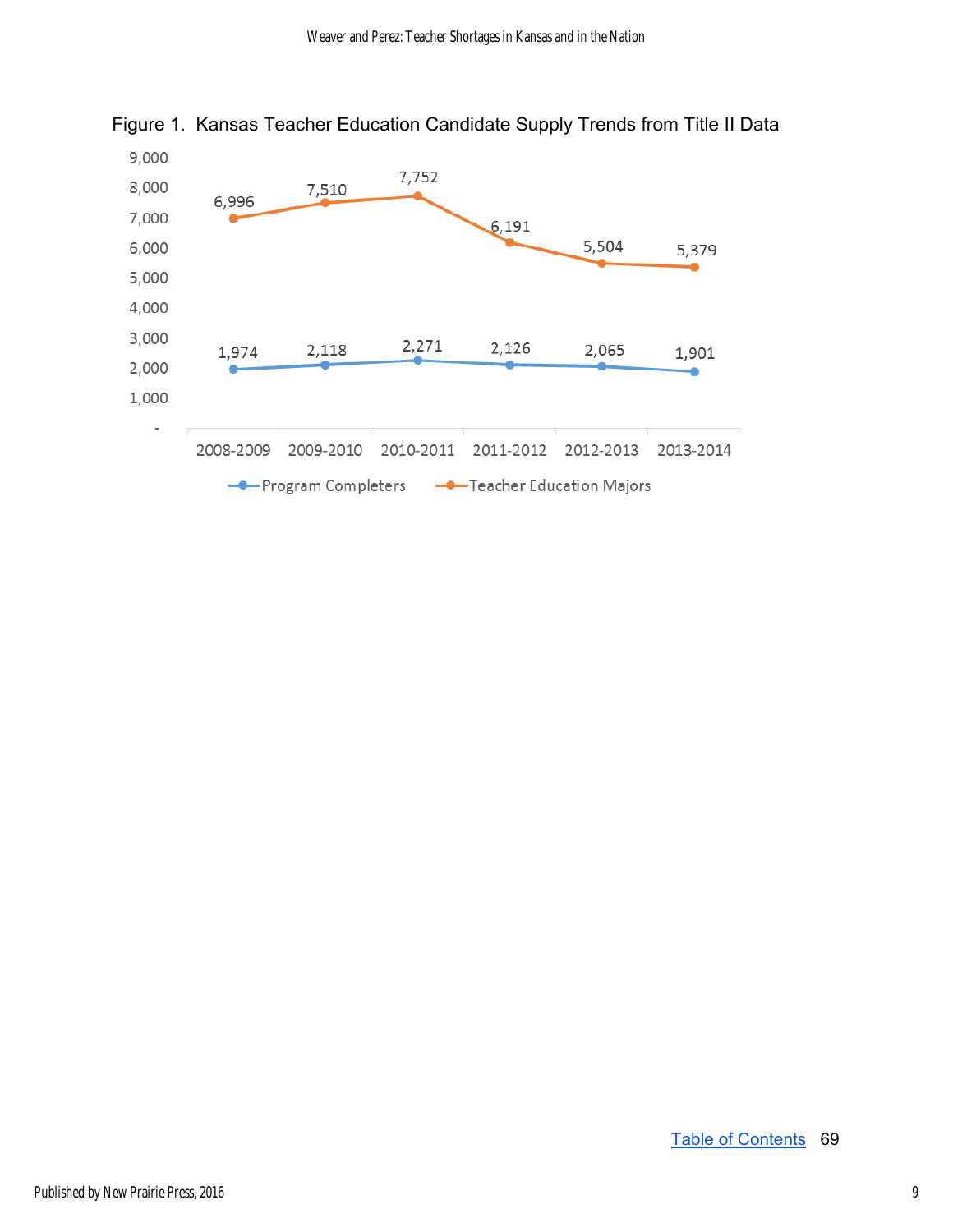